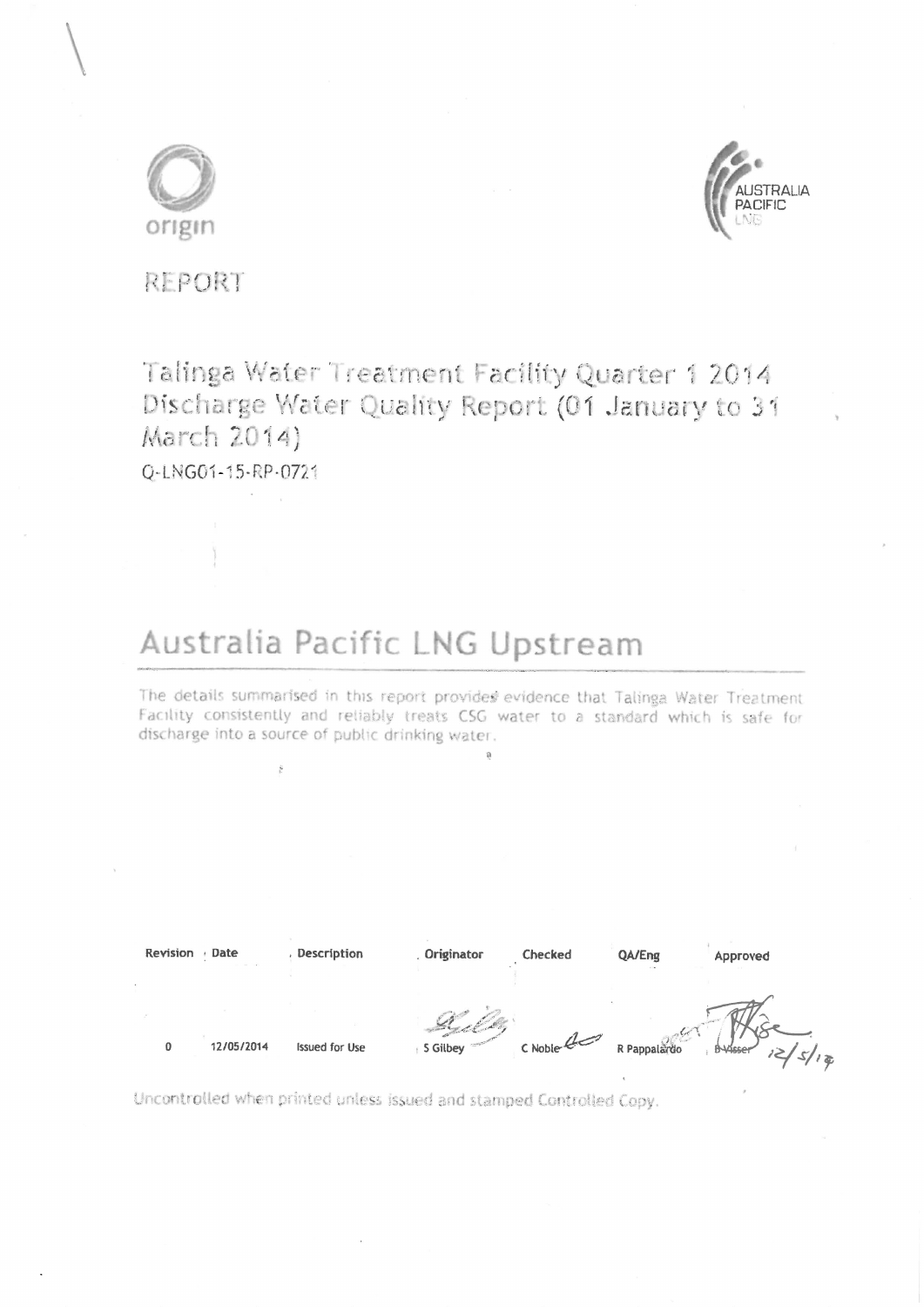# **Release Notice**

This document is available through the Australia Pacific LNG Upstream Project controlled document system TeamBinder™. The responsibility for ensuring that printed copies remain valid rests with the user. Once printed, this is an uncontrolled document unless issued and stamped Controlled Copy.

Third-party issue can be requested via the Australia Pacific Upstream Project Document Control Group.

## **Document Conventions**

The following terms in this document apply:

- **Will**, **shall** or **must** indicate a mandatory course of action
- **Should** indicates a recommended course of action
- **May** or **can** indicate a possible course of action.  $\bullet$

# **Document Custodian**

The custodian of this document is the Australia Pacific Upstream Project – Environmental Compliance Manager. The custodian is responsible for maintaining and controlling changes (additions and modifications) to this document and ensuring the stakeholders validate any changes made to this document.

# **Deviations from Document**

Any deviation from this document must be approved by the Australia Pacific Upstream Project - Environmental Compliance Manager.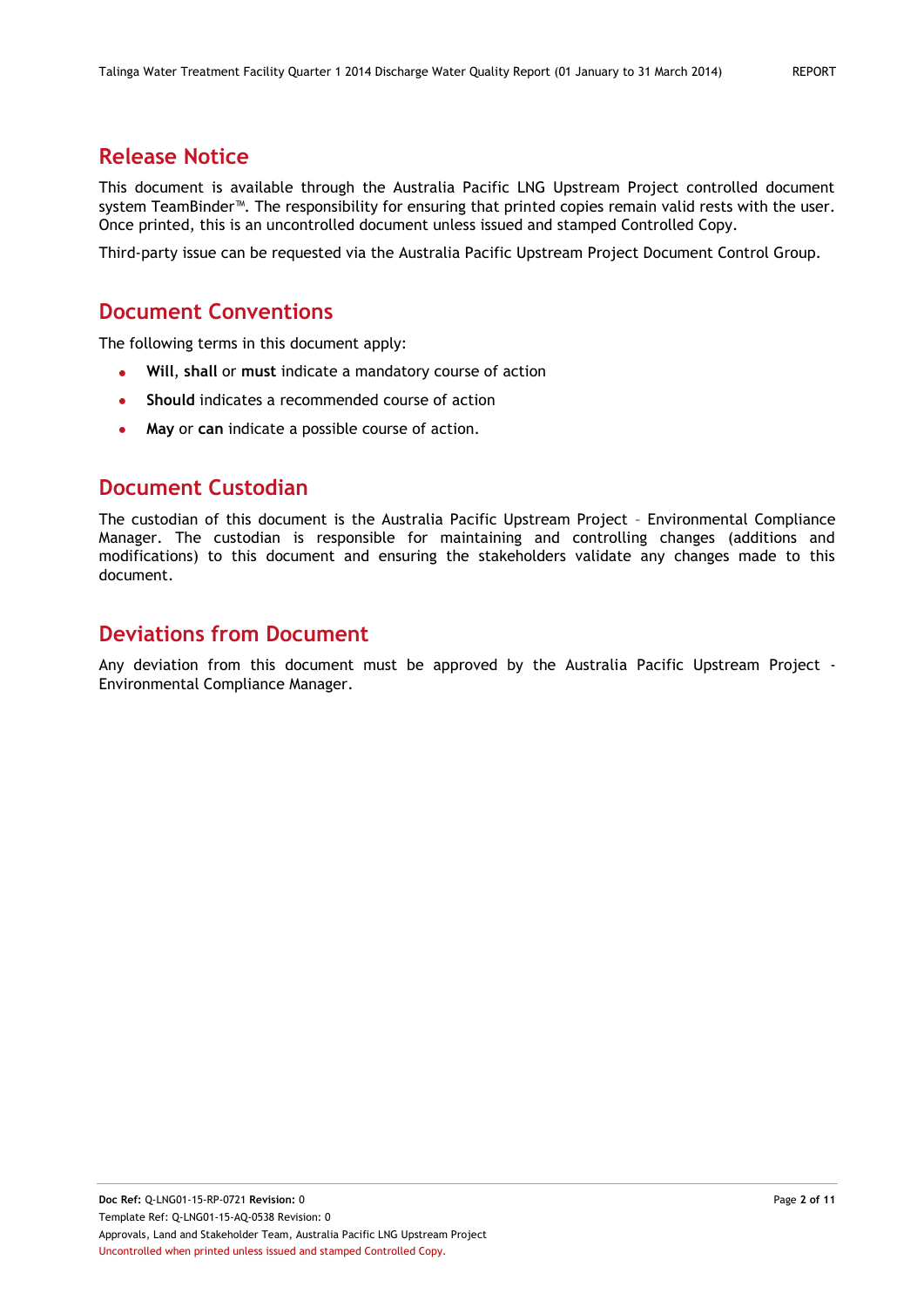# **Table of Contents**

| 1. |      |  |  |
|----|------|--|--|
| 2. |      |  |  |
| 3. |      |  |  |
|    | 3.1. |  |  |
|    | 3.2. |  |  |
|    | 3.3. |  |  |
|    | 3.4. |  |  |
| 4. |      |  |  |
|    | 4.1. |  |  |
|    | 4.2. |  |  |
|    | 4.3. |  |  |
| 5. |      |  |  |
|    |      |  |  |
|    |      |  |  |

# **Table of Figures**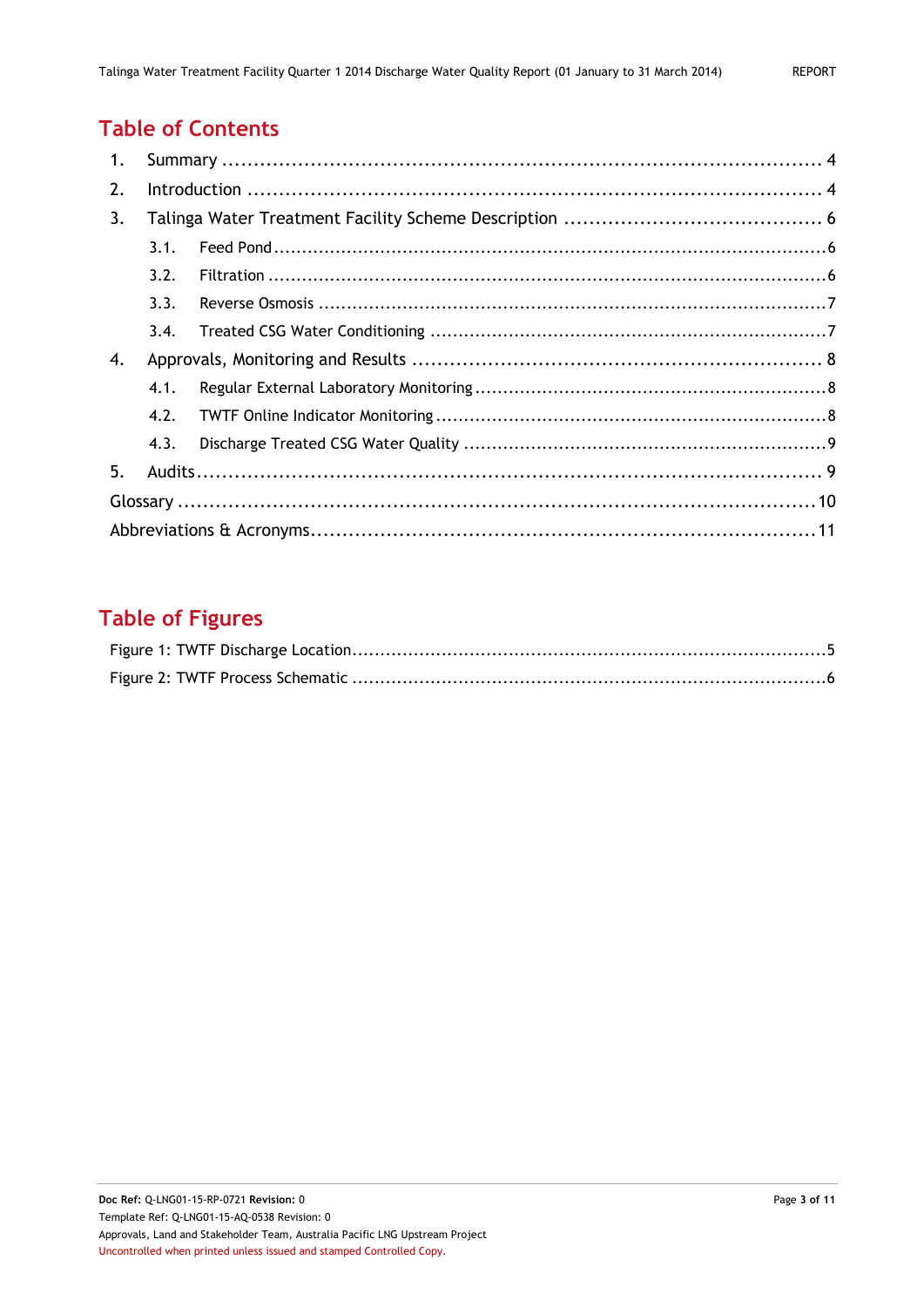# <span id="page-3-0"></span>**1. Summary**

Australia Pacific LNG is a joint venture between Origin, ConocoPhillips and Sinopec, to deliver a coal seam gas (CSG) to liquefied natural gas (LNG) project which will deliver gas to domestic and overseas markets.

Australia Pacific LNG is the leading CSG producer in Queensland, supplying more than 40% of the State's domestic gas requirements.

The Talinga Water Treatment Facility (TWTF) has been designed using the best available technology to treat water produced as part of the gas extraction process so that it can be put to a number of beneficial uses. CSG water is treated to a quality consistent with potable water. Treated CSG water is also discharged to the Condamine River, which is a source of public drinking water.

This report presents a summary of the water quality monitoring results obtained during the first quarter of Calendar Year 2014. During this quarter there has been no discharge from the TWTF to the Condamine River. This Report has been produced in accordance with the Queensland Government's *Public Reporting Guideline for Recycled Water Schemes* (DERM, 2011) and the *Water Supply (Safety and Reliability) Act 2008* (the Act).

## <span id="page-3-1"></span>**2. Introduction**

CSG production relies on the removal of water from the coal seams allowing gas to be readily extracted. The removed water is referred to as CSG water.

CSG water is generally of low quality with very few applications for direct use. Users of water from coal seams are generally restricted to a small numbers of agricultural and industrial operations. To maximise the potential future value of CSG water, Australia Pacific LNG has chosen to utilise an advanced desalination process to treat the water to a quality consistent with domestic potable water supplies.

The TWTF is one of Australia Pacific LNG's major installations where CSG water is treated. The TWTF uses the best available technologies to treat the water to a quality consistent with domestic potable supply.

Once treated, the CSG water is used onsite for Australia Pacific LNG's business activities including for drinking and domestic purposes, operations service water and construction activities. This reduces Australia Pacific LNG's reliance on other water resources.

The treated CSG water is also discharged to the Condamine River where it contributes to the base flows. The Condamine River is an essential resource to local communities and landowners in the region. It is the principal drinking water supply for the Condamine Township (located approximately 47 kilometres downstream of the TWTF discharge location) as well being used for agricultural irrigation and to support local industries. Protecting the Condamine River's existing water quality and condition is therefore vital to ensure its long term sustainable use.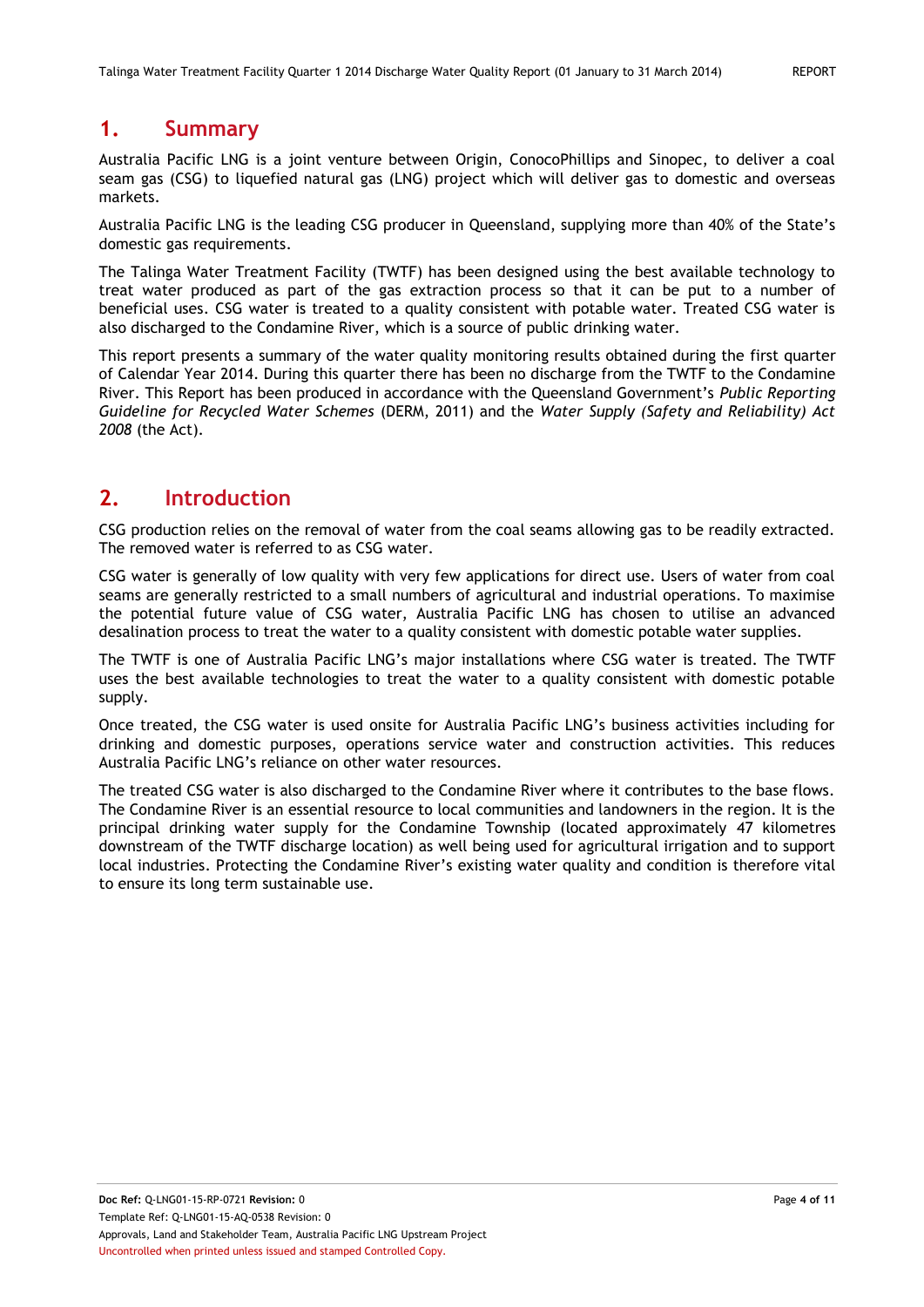

**Figure 1: TWTF Discharge Location**

<span id="page-4-0"></span>To ensure the safety and reliability of the treated CSG water entering the river, Australia Pacific LNG is engaged in a comprehensive ongoing monitoring program of water quality sampling, testing and reporting. This report summarises the results of that monitoring conducted during the first quarter (from 1 January to 31 March) of 2014 although no monitoring occurred due to zero discharge.

In presenting this information Australia Pacific LNG honours its commitment to providing transparency and ensuring the community, landowners and other key stakeholders have confidence that the treated CSG water can be safely discharged into Condamine River.

All the reporting is publicly available and can be viewed and downloaded from the Australia Pacific LNG website at [www.aplng.com.au.](http://www.aplng.com.au/) Any enquiries relating to this report should be made to the toll free number 1800 526 369.

Alternatively, general enquires can be made by email [\(contact@aplng.com.au\)](mailto:contact@aplng.com.au) or mail to Australia Pacific LNG Pty Limited, GPO Box 148, Brisbane, QLD, 4001.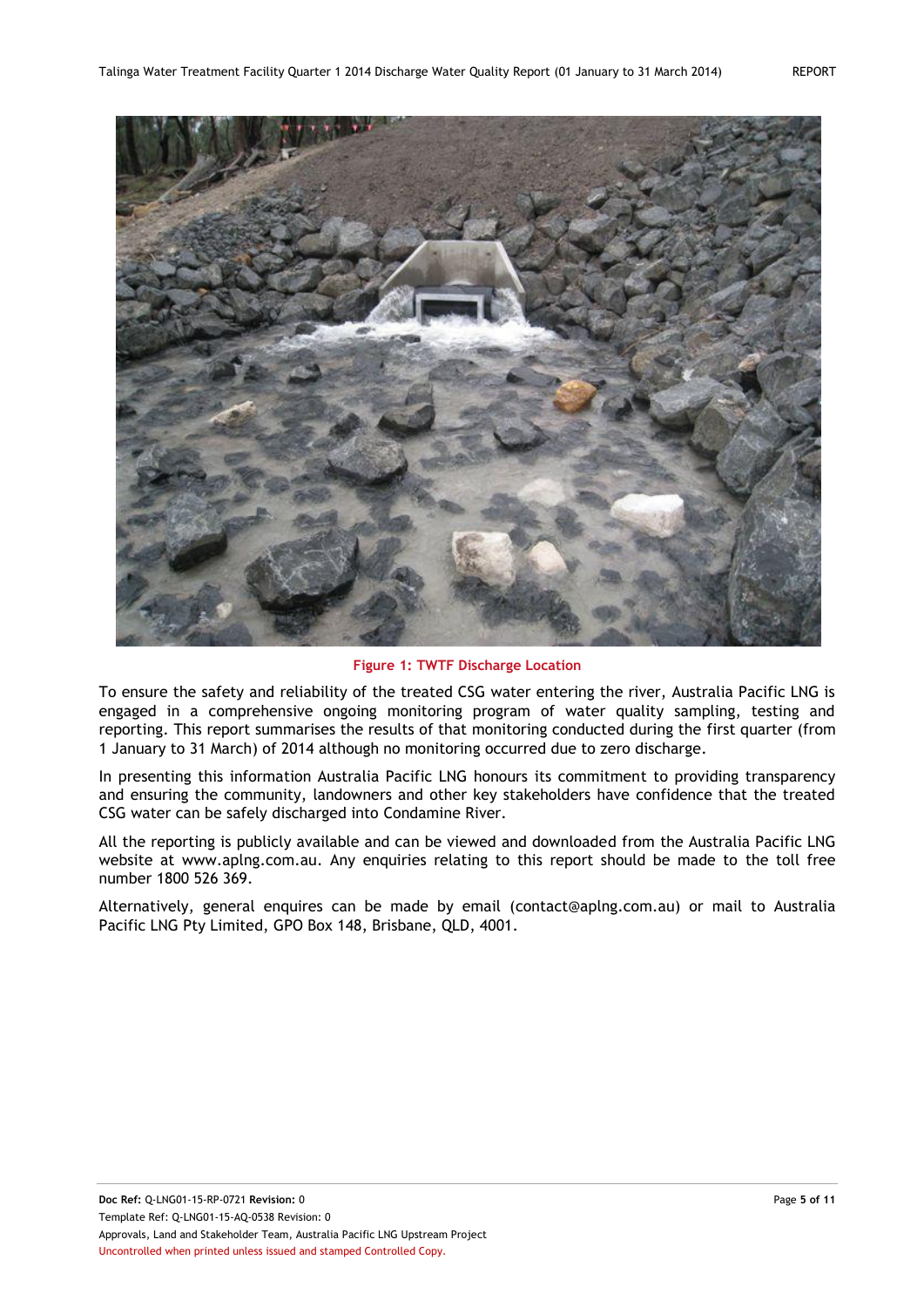# <span id="page-5-0"></span>**3. Talinga Water Treatment Facility Scheme Description**

The TWTF uses a series of water screening, filtration and reverse osmosis processes to remove impurities from the CSG water to ensure its safety and reliability for supply into a drinking water source and beneficial uses. The key treatment processes include:

- Feed pond;
- Filtration; ×
- Reverse osmosis; and
- Treated CSG water conditioning.  $\bullet$



#### **Figure 2: TWTF Process Schematic**

#### <span id="page-5-3"></span><span id="page-5-1"></span>**3.1. Feed Pond**

Untreated CSG water gathered from the gas field is temporarily stored in a feed pond prior to its treatment at the TWTF. The feed pond holds the CSG water for approximately one to two weeks. This allows the settlement of coarse suspended sediments and provides opportunity for the CSG water to aerate and oxygenate.

#### <span id="page-5-2"></span>**3.2. Filtration**

The untreated CSG water is then passed through a coarse filter and then a fine filter to remove any particles or suspended sediments that have not settled within the feed pond. A disinfectant commonly used in domestic water treatment facilities is also added prior to the filtration process to protect the treatment system.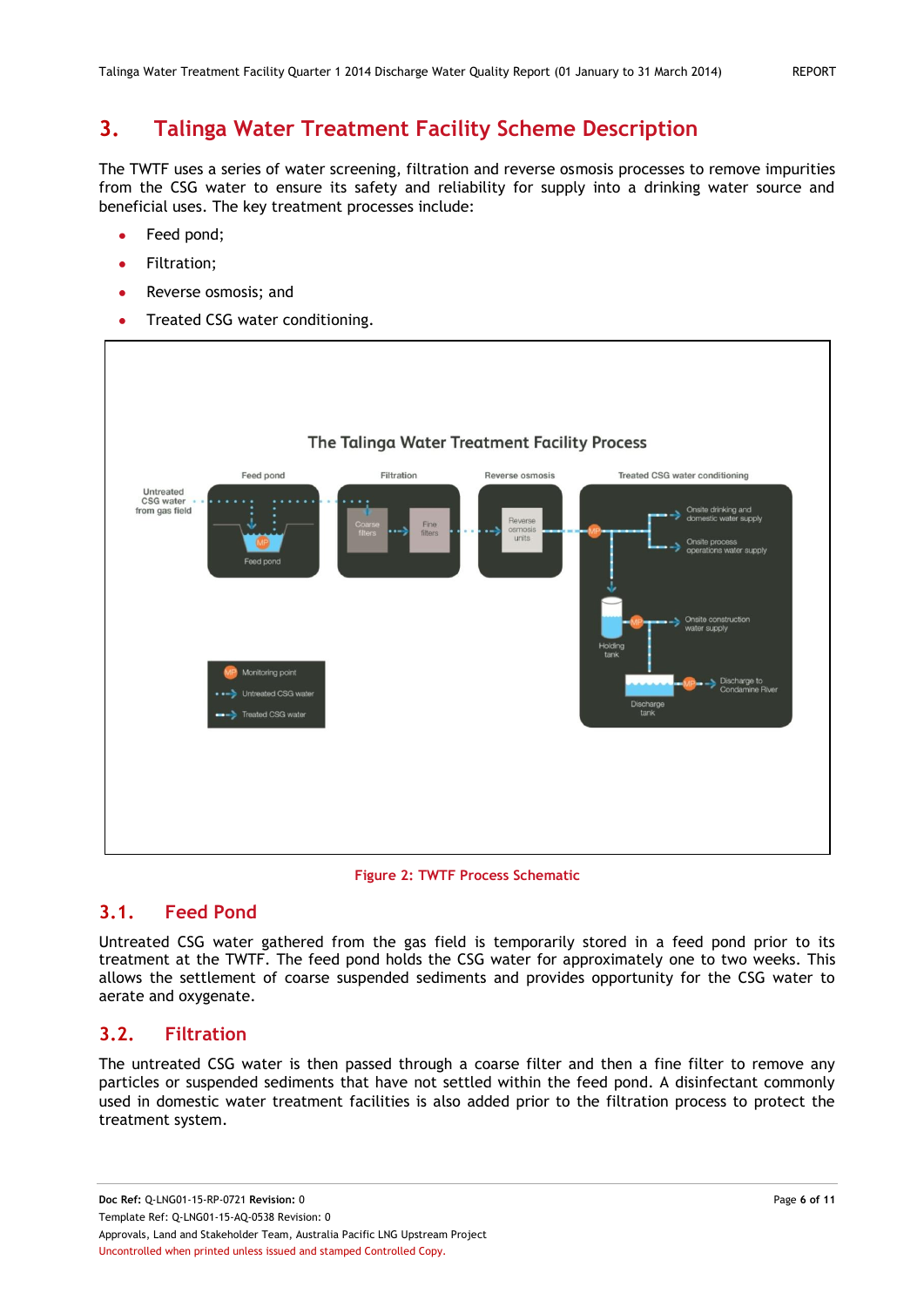#### <span id="page-6-0"></span>**3.3. Reverse Osmosis**

Prior to reverse osmosis, the disinfectant added during the filtration process is removed to protect the membranes from oxidation.

Reverse osmosis involves passing the untreated CSG water through fine membranes at high pressure. This removes most of the dissolved salts and other trace elements.

At this point the water is either transferred to a holding tank, where it is held prior to discharge or piped for use onsite.

#### <span id="page-6-1"></span>**3.4. Treated CSG Water Conditioning**

Prior to entering the holding tank the pH of the treated CSG water is adjusted to ensure its suitability for use, and any existing disinfectant in the system is removed.

When the treated CSG water is discharged to the Condamine River, calcium and magnesium are added. This conditioning is undertaken to ensure a minimum level of these elements are present in the water released to Condamine River to protect the environment.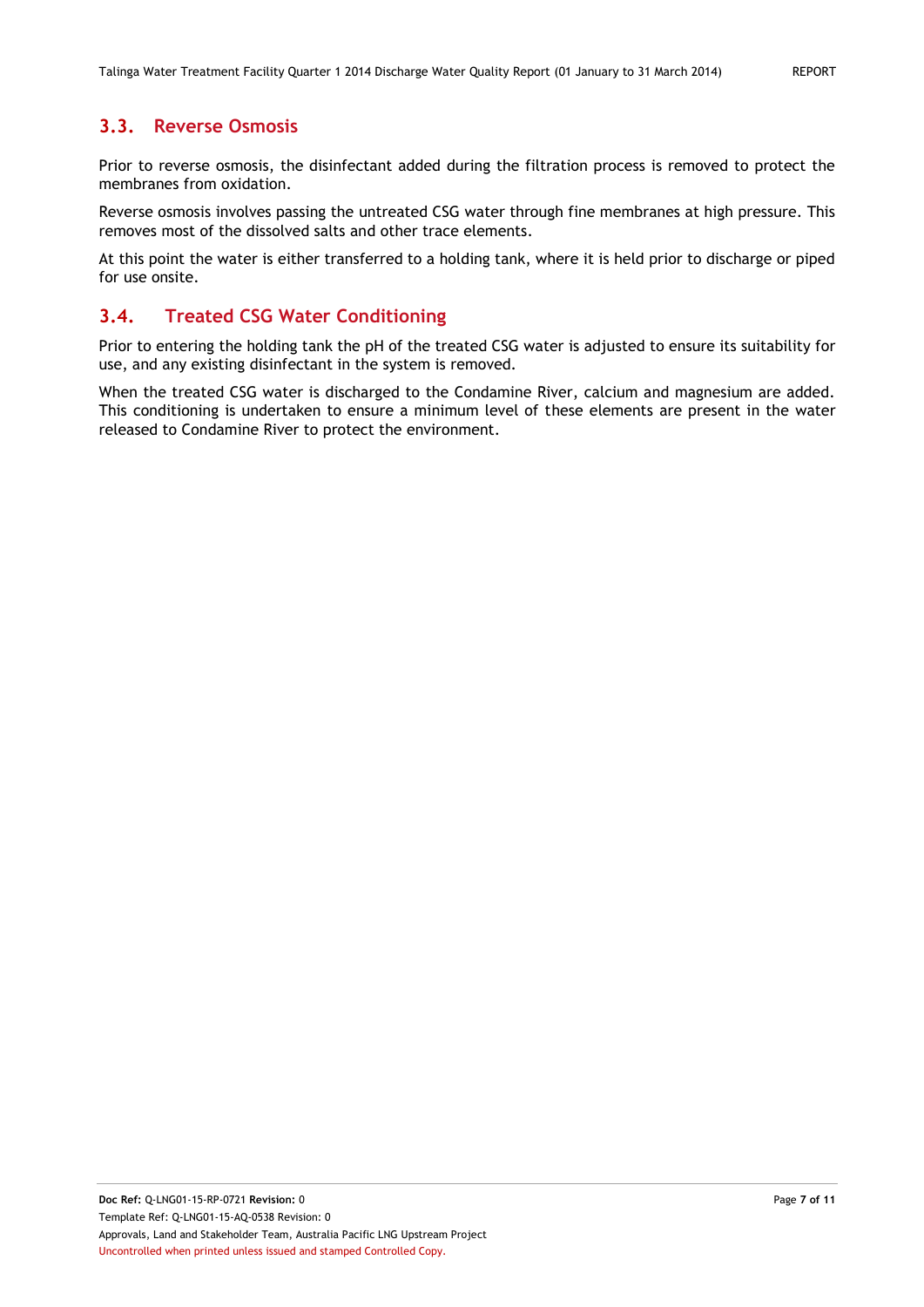# <span id="page-7-0"></span>**4. Approvals, Monitoring and Results**

In order to discharge to the Condamine River, Australia Pacific LNG gained approval from the Queensland Government's Department of Environment and Heritage Protection (EHP), formerly known as the Department of Environment and Resource Management (DERM). The approval was granted under two separate pieces of the Queensland legislation; the *Environmental Protection Act 1994* and the Act. This report deals with the latter approval.

On 29 November 2013, Australia Pacific LNG received an information notice of approval from the Queensland Water Supply Regulator (QWSR), formerly known as the Office of Water Supply Regulator (OWSR) for an amended Recycled Water Management Plan (RWMP) submitted for the Talinga recycled water scheme. The amended TWTF RWMP replaces the RWMP that was approved on 2 March 2012.

The content of this quarterly report reflects the reporting requirements outlined within this information notice of approval, and the reporting frequency aligns with that outlined in section 274 of the Act.

#### <span id="page-7-1"></span>**4.1. Regular External Laboratory Monitoring**

During the first quarter of 2014 there has been no discharge from the TWTF to the Condamine River, hence no sampling has occurred.

When discharge occurs, the treated CSG water is sampled on a weekly basis for a standard set of parameters and a quarterly basis for a specific set of parameters and sent to an independent laboratory for testing. The sampling takes place at the discharge tank prior to the release of the treated CSG water to the Condamine River.

The samples are tested for a comprehensive range of parameters. The water quality monitoring is undertaken using an industry-wide protocol developed by Standards Australia and EHP. Following these standards ensures the water samples are correctly obtained, stored and transported to allow accurate and representative testing in the laboratory.

The water is tested at a variety of laboratories that are independent of Australia Pacific LNG's operations. Each laboratory is accredited by the National Association of Testing Authorities (NATA).

*"NATA is the authority that provides independent assurance of technical competence through a proven network of best practice industry experts for customers who require confidence in the delivery of their products and services"* – NATA website.

#### <span id="page-7-2"></span>**4.2. TWTF Online Indicator Monitoring**

Water quality indicators, such as pH, turbidity, conductivity, dissolved oxygen and total chlorine are monitored by an online monitoring system to provide a real time overview of the performance and integrity of the treatment process within TWTF.

Should any of these indicators vary from their expected ranges, discharge of water to the Condamine River is suspended immediately. No discharge occurs until further investigation, monitoring and corrections are made to ensure the final water quality is safe. This process ensures the quality of water from the TWTF is maintained at the highest level possible.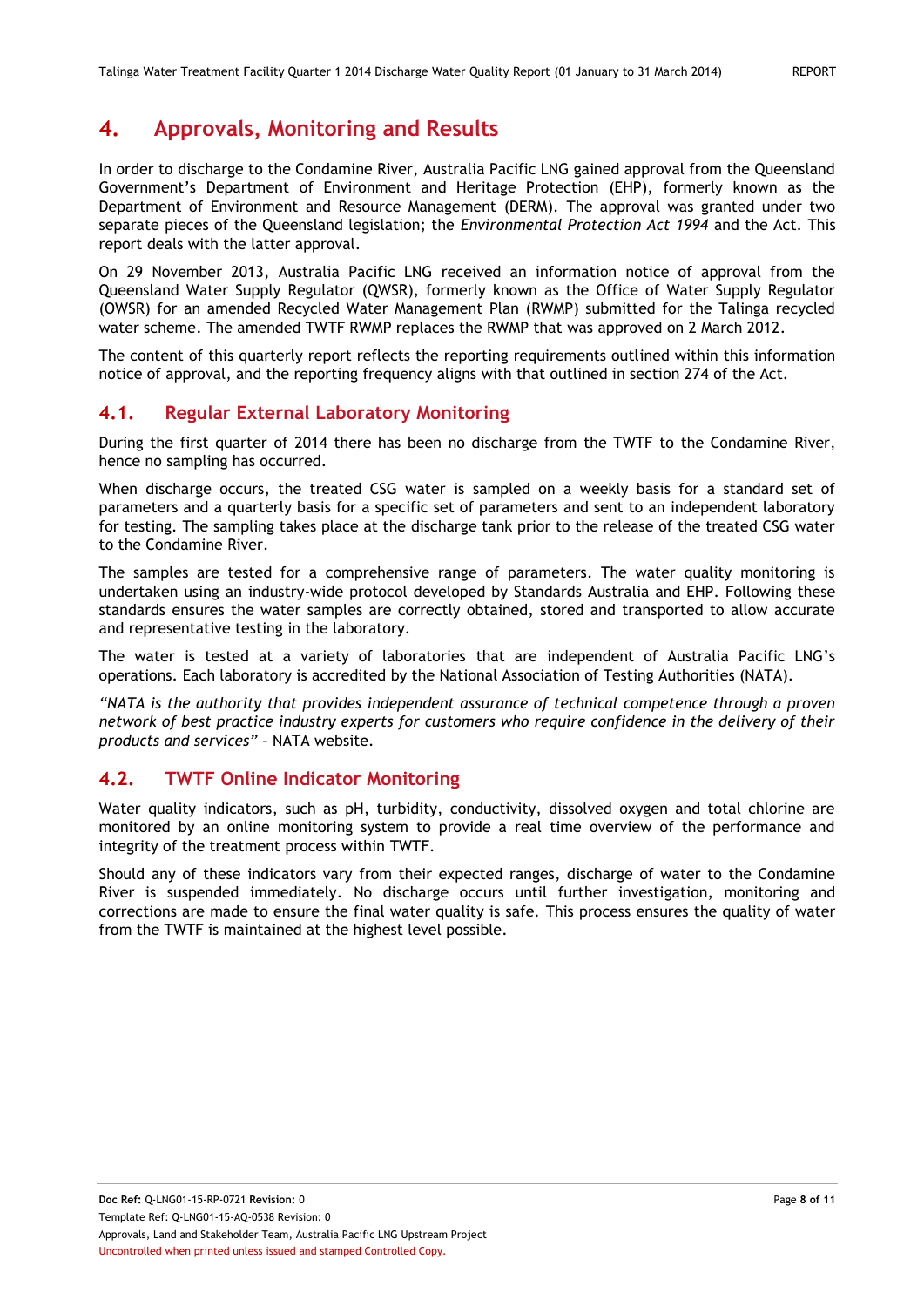### <span id="page-8-0"></span>**4.3. Discharge Treated CSG Water Quality**

During the first quarter of 2014, there was no discharge of treated CSG water from the TWTF.

## <span id="page-8-1"></span>**5. Audits**

An internal audit for the period of 13 February 2013 to 13 February 2014 was undertaken in accordance with condition 6.29 of the RWMP notice of approval.

The Decision Notice contains 31 conditions, of which 22 were deemed to be applicable during the audit period. Of the applicable conditions, 21 were found to be compliant and one was found to be noncompliant. The finding was that the Financial Year 13 annual report was noncompliant with Section 273 of the Act and the 'Annual Reporting Guideline for Recycled Water Schemes' because it failed to report the findings and recommendations of the regular audit undertaken in accordance with 6.30. Also, that the annual report and all future annual reports must be produced in accordance with the *Annual reporting guideline for recycled water schemes* (September 2010).This report has since had an addendum added in order to meet that requirement.

All requirements in the main body of the RWMP were found to be compliant. There were no noncompliant discharges from the Talinga WTF during the audit period.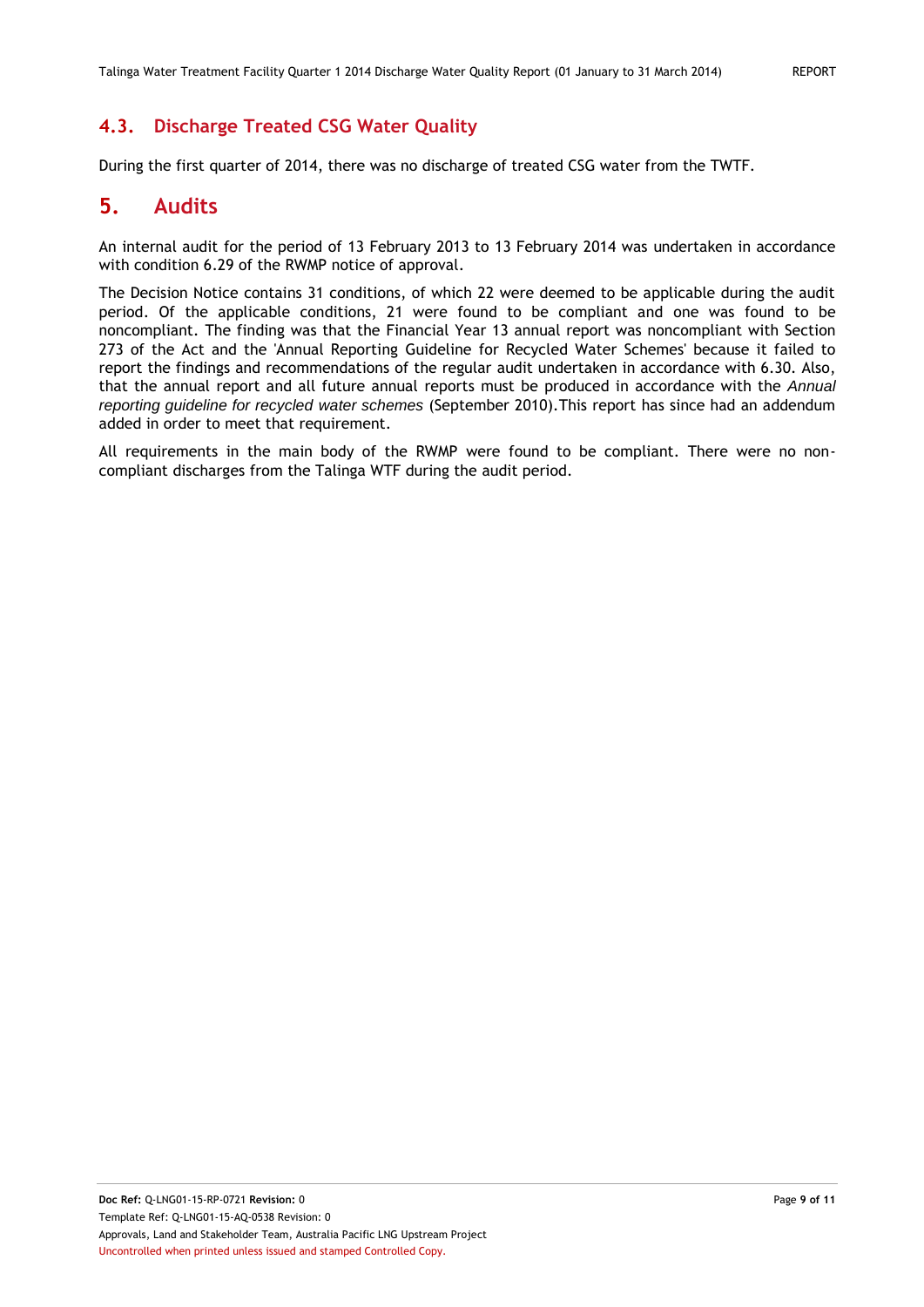### <span id="page-9-0"></span>**Glossary**

The parameters required to be monitored by Australia Pacific LNG by Queensland Water Supply Regulator are in many cases not found within treated CSG water or the water treatment industry. The monitoring undertaken by Australia Pacific LNG is designed to provide a conservative level of assurance to ensure the protection of public health. A brief definition of the sets of parameters contained within the reported information is provided below.

**BTEX** – BTEX is an acronym representing *benzene*, *toluene*, *ethylbenzene*, and *xylenes*. These are compounds that may be associated with oil and gas production. BTEX are generally not associated with CSG production, although may occur at trace levels.

**Chlorinated Hydrocarbons** – These are organic compounds that may be generated as a by-product of chlorination. They are considered common place in everyday life and can occur naturally, in some animals or as the by-product of fires.

**Disinfection By-products** – Disinfectants are routinely used in water treatment facilities to remove biological contaminants (predominantly algae and bacteria) that may decrease the efficiency and integrity of the water treatment process. Disinfectants may react with naturally-occurring matter to form by-products.

**Endocrine-Disrupting Chemicals (EDCs) and Hormones** – The two relevant compounds include *Bisphenol* A (BPA) and *Nonylphenol*. BPA is often associated with moulded plastic. *Nonylphenol* can be found in commercial detergents.

**Haloacetic acids** – These can be a by-product of drinking water chlorination or chloramination (that is the use of disinfectant). These are routine methods used for disinfection of drinking water to remove bacteria and other microbiological organisms.

**Inorganic Compounds** – These compounds are non-carbon based elements. In terms of drinking water chemistry they include compounds such as ammonia, bromide and fluoride.

**Metals** – These naturally occur in drinking water due to the water passing through metal-enriched rock. Certain metals are essential for life. Also specific metal-based salts, namely *calcium* and *magnesium*, are added to the treated CSG water prior to discharge to the Condamine River to ensure a minimum level is present to protect the environment.

**Nitrosomines** – These compounds are commonly associated with water treatment facilities that utilise *chloramines* for disinfection and include N-*Nitrosodiethylamine* (NDEA) and N-*Nitrosodimethylamine* (NDMA).

**Polycyclic Aromatic Hydrocarbons (PAH)** – PAH occur in oil, coal and tar products and may be associated with water extracted from coal seams at low levels. They are naturally occurring and do not readily dissolve in water.

**Total Petroleum Hydrocarbons (TPH)** – TPH is the term given to a mixture of *hydrocarbons* (compounds that contain *hydrogen* and *carbon*) that occur naturally and in oil, coal and tar products. TPH may be associated with CSG water at low levels.

**Trihalomethanes** – These include the branch of chemical compounds that may be formed as a byproduct of disinfecting drinking water with chorine or monochloramine.

**Radiological Products** – These occur naturally in drinking water at extremely low concentrations via contact with certain rocks such as granite.